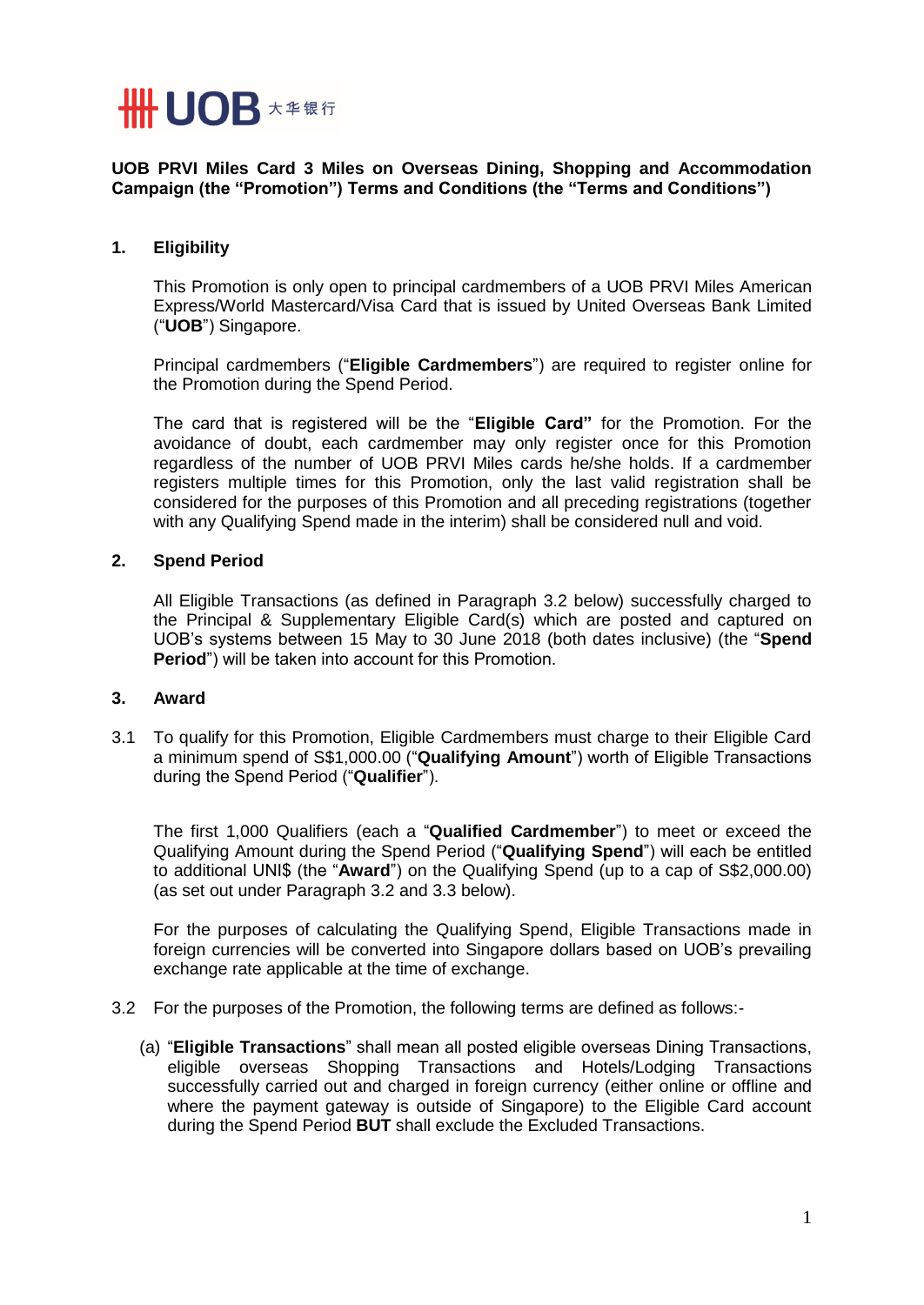

Eligible overseas Dining Transactions, eligible overseas Shopping Transactions and Hotels/Lodging Transactions are based on Merchant Category Code under the system of Visa, Mastercard, and American Express. Whether an overseas Dining Transaction and/or an overseas Shopping Transaction is classified as eligible overseas Dining Transactions and/or eligible overseas Shopping Transactions shall be determined at the sole and absolute discretion of UOB.

(b) "**Dining Transactions**" refers to posted food and beverage spend, excluding all food and beverage spend within hotels and country clubs, which falls under any one of the following Merchant Category Codes ("**MCC**"):

| <b>MCC</b> | <b>Description</b>                                                                                       |
|------------|----------------------------------------------------------------------------------------------------------|
| 5411       | <b>Grocery Stores and Supermarkets</b>                                                                   |
| 5441       | Candy, Nut, and Confectionary Stores                                                                     |
| 5451       | <b>Dairy Product Stores</b>                                                                              |
| 5462       | <b>Bakeries</b>                                                                                          |
| 5499       | Miscellaneous Food Stores — Convenience Stores and Specialty Markets                                     |
| 5812       | <b>Eating Places and Restaurants</b>                                                                     |
| 5813       | Drinking Places (Alcoholic Beverages) - Bars, Taverns, Nightclubs, Cocktail<br>Lounges, and Discotheques |
| 5814       | Quick Payment Service - Fast Food Restaurants                                                            |
| 5912       | Drug Stores and Pharmacies                                                                               |
| 5921       | Package Stores - Beer, Wine, and Liquor                                                                  |

(c) "**Shopping Transactions**" refers to posted shopping spend which falls under any one of the following MCC:

| <b>MCC</b> | <b>Description</b>                                          |
|------------|-------------------------------------------------------------|
| 5309       | <b>Duty Free Stores</b>                                     |
| 5310       | <b>Discount Store</b>                                       |
| 5311       | <b>Department Stores</b>                                    |
| 5331       | <b>Variety Stores</b>                                       |
| 5399       | Miscellaneous General Merchandise                           |
| 5611       | Men's & Boys' Clothing and Accessory Stores                 |
| 5621       | Women's Ready-to-Wear Stores                                |
| 5631       | Women's Accessory and Specialty Stores                      |
| 5641       | Children's and Infants' Wear Stores                         |
| 5651       | <b>Family Clothing Stores</b>                               |
| 5655       | Sports and Riding Apparel Stores                            |
| 5661       | <b>Shoe Stores</b>                                          |
| 5681       | Furriers & Fur Shops                                        |
| 5691       | Men's and Women's Clothing Stores                           |
| 5697       | Tailors, Seamstresses, Mending, Alterations                 |
| 5698       | Wig & Toupee Shops                                          |
| 5699       | Miscellaneous Apparel and Accessory Stores                  |
| 5732       | <b>Electronics Stores</b>                                   |
| 5733       | Music Stores - Musical Instruments, Pianos, and Sheet Music |
| 5735       | <b>Record Stores</b>                                        |
| 5941       | <b>Sporting Goods Stores</b>                                |
| 5942       | <b>Book Stores</b>                                          |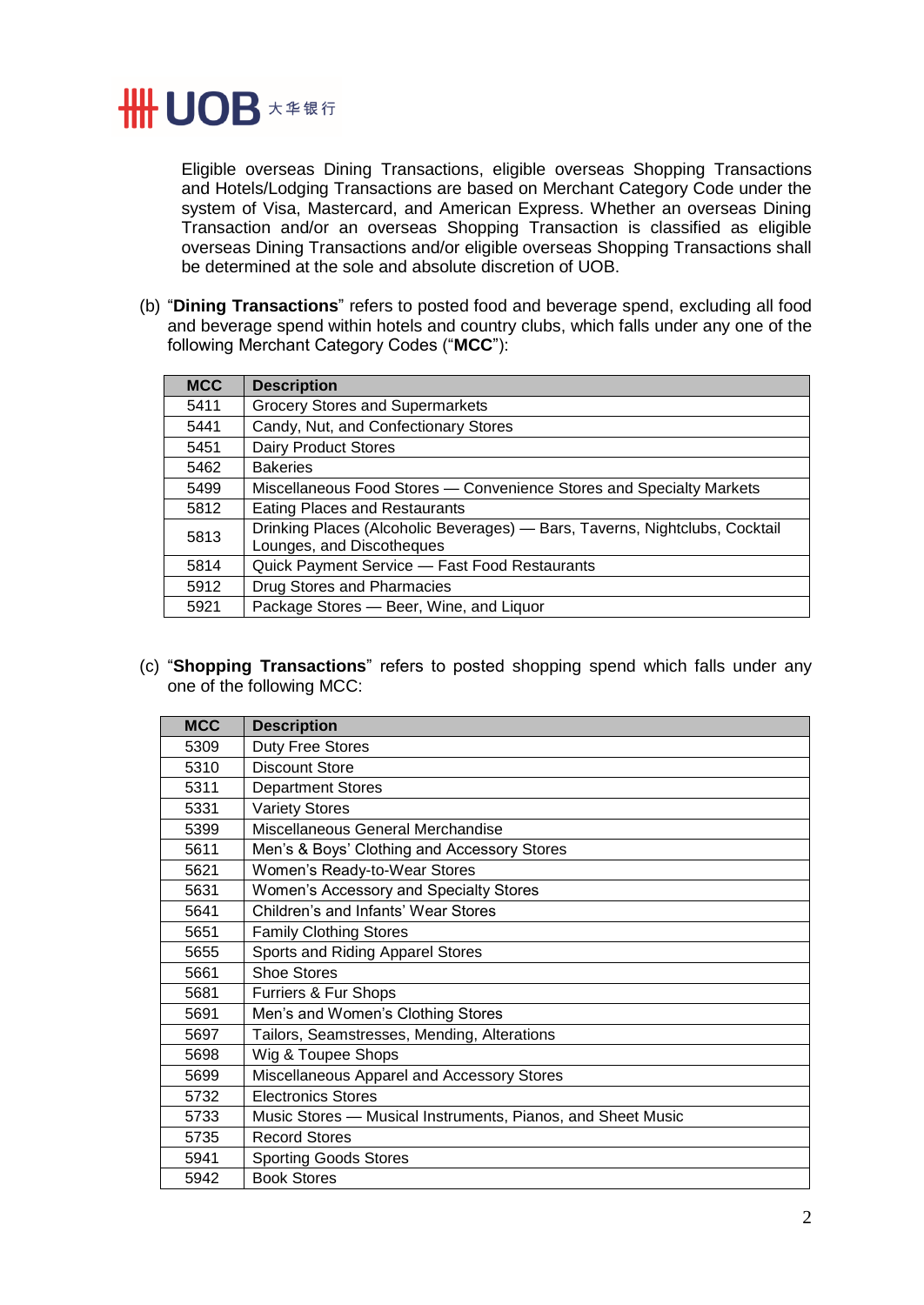

| 5943 | Stationery, Office and School Supply Stores       |
|------|---------------------------------------------------|
| 5944 | Jewelry, Watch, Clock, and Silverware Stores      |
| 5945 | Hobby, Toy and Game Stores                        |
| 5946 | Camera and Photographic Supply Stores             |
| 5947 | Gift, Card, Novelty, and Souvenir Stores          |
| 5948 | Luggage and Leather Goods Stores                  |
| 5949 | Sewing, Needlework, Fabric, and Piece Good Stores |
| 5950 | <b>Glassware and Crystal Stores</b>               |
| 5970 | Artist Supply and Craft Stores                    |
| 5971 | <b>Art Dealers and Galleries</b>                  |
| 5977 | <b>Cosmetic Stores</b>                            |
| 5993 | Cigar Stores & Stands                             |
| 5994 | News Dealers & Newsstands                         |
| 5999 | Miscellaneous & Specialty Retail Stores           |

(d) **"Accommodation Transactions"** refers to posted hotels or lodging spend (either online or offline and where the payment gateway is outside of Singapore, paid directly to the hotel or lodging) which falls under any one of the following MCC:

| <b>MCC</b>  | <b>Description</b>                                       |
|-------------|----------------------------------------------------------|
| 3500 - 3999 | l Lodaina                                                |
| 7011        | Lodging–Hotels, Motels, Resorts–not elsewhere classified |

For the avoidance of doubt, hotels or lodging transactions made via and paid directly to online travel agencies or travel services do not qualify as Eligible Transactions.

## (e) "**Excluded Transactions**" shall mean:-

- i. transactions in dynamic currency conversion (Singapore dollar transactions processed outside Singapore), overseas transactions (transactions made in foreign currency) which do not fall under the selected MCC of Dining, Shopping and Hotels/Lodging (as set out under Paragraph 3.2 above), cash advance, late payment, personal loan, balance and/or funds transfer, SmartPay, fees, chargebacks, interests, reversals, interest charges and any finance charges;
- ii. balances owing on the Eligible Card accounts accruing from months that do not fall within the Spend Period;
- iii. any transaction that was subsequently cancelled, voided, disputed or reversed for any reason; and/or
- iv. such other categories of transactions which UOB may exclude from time to time without notice or giving reasons;

UOB reserves the right, at any time and at its discretion, to amend or vary this list without any reasons, prior notification and/or assuming any liability to any party and shall not be liable to pay any compensation or enter into any correspondence in connection with the same.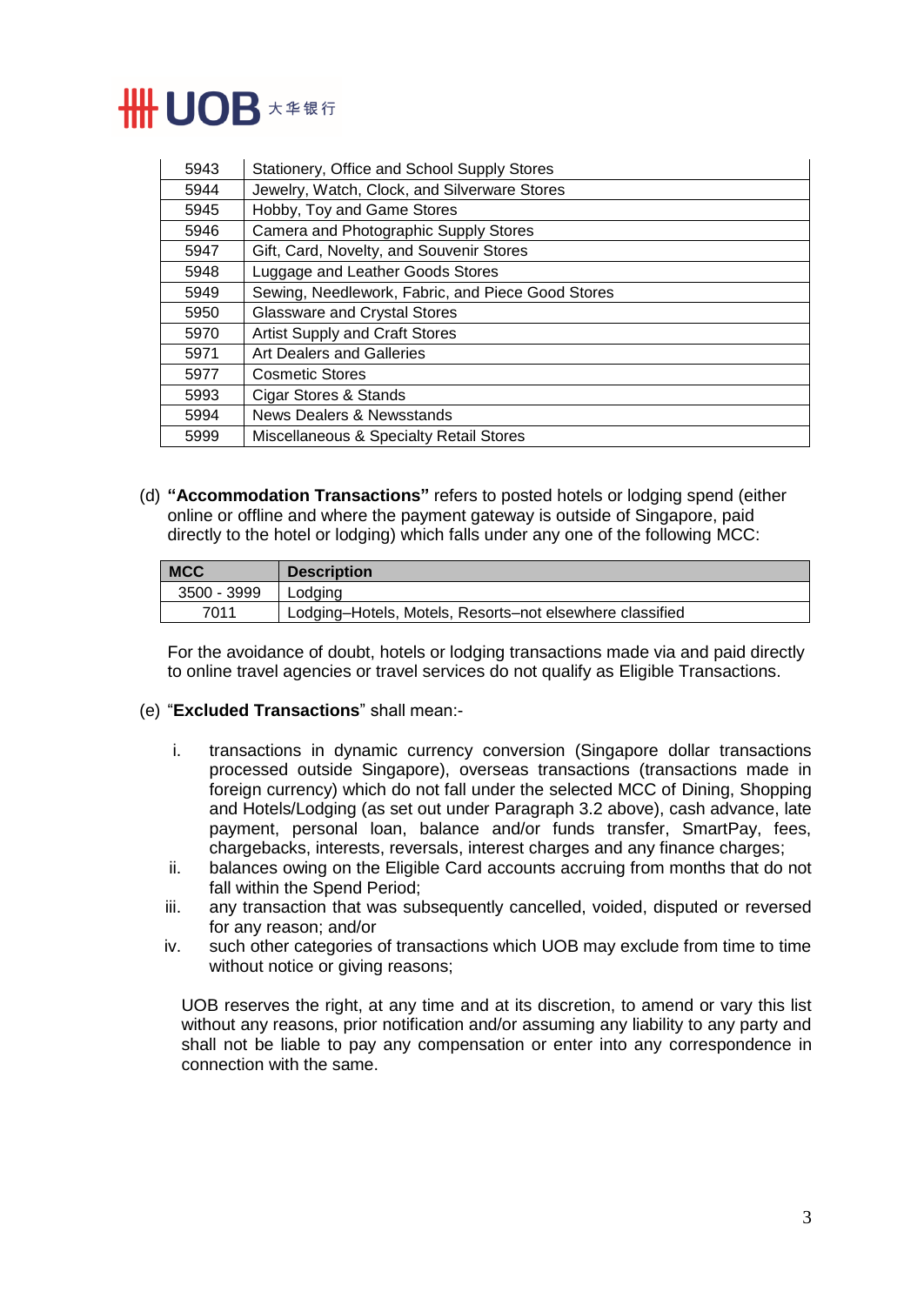

- 3.3 The Award of additional UNI\$1.5 for every S\$5.00 of the Qualifying Spend is applicable to the first S\$2,000.00 of the Qualifying Spend, and is capped at additional UNI\$600 for each Qualified Cardmember, after which the existing earn rate of UNI\$6 for every S\$5.00 will apply. The existing earn rate of UNI\$6 for every S\$5.00 applies on the Qualifying Spend and Qualified Cardmembers will earn UNI\$7.5 for every S\$5.00 on the first S\$2,000 of the Qualifying Spend (which is equivalent to 3 miles for every S\$1.00 spent).
- 3.4 The Award will be credited to the Qualified Cardmember's Eligible Card account by 30 August 2018. No advance crediting of UNI\$ will be entertained.
- 3.5 In the event that:-
	- (a) there are any errors or mistakes in the calculation or crediting of the UNI\$;
	- (b) if any Eligible Cardmember or Qualified Cardmember or the Eligible Card account of any Qualified Cardmember is subsequently discovered to be ineligible, not entitled to or disqualified from participation in the Promotion;
	- (c) there are credit balances in the Eligible Card account of any Qualified Cardmember and/or in the applicable account of a supplemental holder of the Eligible Card arising out of (but not limited to) the failure of the Eligible Transaction, returned goods or services under that transaction, billings disputes;
	- (d) any person is subsequently discovered to be ineligible or not entitled to participate in the Promotion or ineligible to receive the Award;
	- (e) the Qualified Cardmember is subsequently found not have incurred the Qualifying Spend; or
	- (f) any other situation that UOB deems fit,

UOB is entitled at its sole and absolute discretion, and at any time without liability or prior notice or having to give any reason:-

- i. to amend, correct or adjust the calculation of the UNI\$;
- ii. to suspend, revoke, or forfeit the crediting of UNI\$ (or any part thereof); or
- iii. where the UNI\$ has been credited, to reclaim the UNI\$ (or any part thereof) without any liability on the part of UOB.

No person shall be entitled to and UOB shall not be liable for any payment or compensation (whether in cash, credit or kind) whatsoever arising from the above and no person shall be entitled to such payment.

- 3.6 In the event that the Eligible Card account is delinquent, voluntarily or involuntarily closed or terminated or suspended for any reasons whatsoever before the UNI\$ are awarded into such Eligible Card account, such UNI\$ earned shall be forfeited and the Cardmember shall not be entitled to any compensation or payment whatsoever.
- 3.7 UOB reserves the right, at its sole and absolute discretion and at any time and without giving prior notice or any reason, to vary, amend, add or delete any of the terms and conditions herein without assuming any liability to any person, and the Eligible Cardmembers shall be bound by these amendments.
- 3.8 UOB's decision on all matters relating to the Promotion shall be final, conclusive and binding on the Eligible Cardmember.